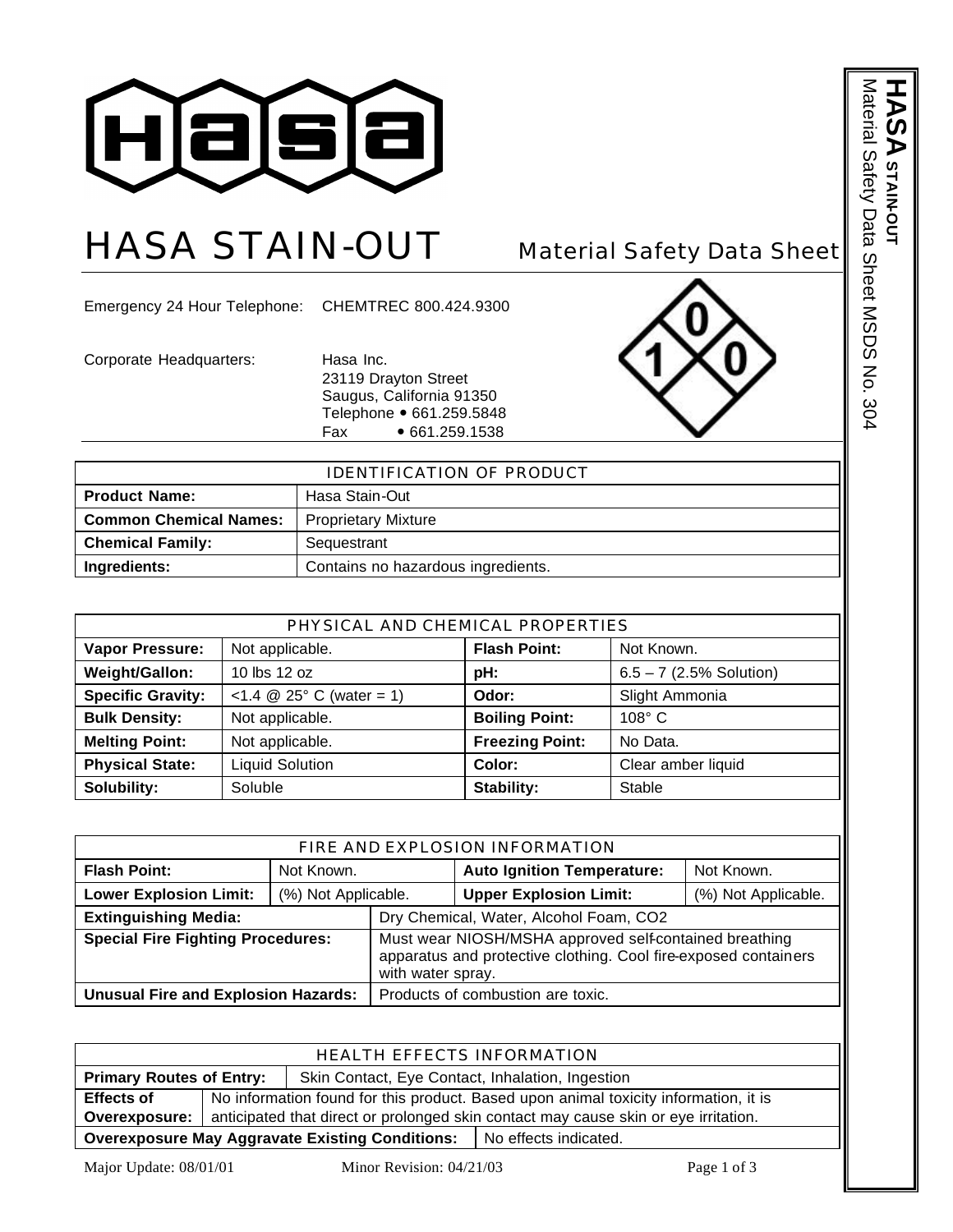|                          |                                                                                                                                | <b>Emergency and First Aid Procedures:</b>                                                          |
|--------------------------|--------------------------------------------------------------------------------------------------------------------------------|-----------------------------------------------------------------------------------------------------|
| Eyes:                    |                                                                                                                                | Flush eyes with plenty of water for several minutes. Seek medical attention if irritation persists. |
| Skin:                    | medical attention if irritation persists.                                                                                      | Wash affected areas with plenty of water, and soap if available, for several minutes. Seek          |
| Ingestion:               | If swallowed, give 3-4 glasses of water. Seek immediate medical attention.                                                     |                                                                                                     |
| Inhalation:              | Remove from area to fresh air. Seek medical attention if respiratory irritation develops or if<br>breathing becomes difficult. |                                                                                                     |
|                          |                                                                                                                                |                                                                                                     |
|                          | <b>Chemicals listed as Carcinogen by:</b>                                                                                      |                                                                                                     |
|                          | <b>National Toxicology Program:</b>                                                                                            | No.                                                                                                 |
| I.A.R.C. Monographs:     |                                                                                                                                | No.                                                                                                 |
| <b>OSHA:</b>             |                                                                                                                                | No.                                                                                                 |
|                          |                                                                                                                                |                                                                                                     |
|                          |                                                                                                                                |                                                                                                     |
|                          |                                                                                                                                | REACTIVITY INFORMATION                                                                              |
| <b>Stability: Stable</b> |                                                                                                                                | <b>Conditions to Avoid: None Known.</b>                                                             |

| Chemicals listed as Carcinogen by:  |           |
|-------------------------------------|-----------|
| <b>National Toxicology Program:</b> | <b>No</b> |
| I.A.R.C. Monographs:                | No        |
| <b>OSHA:</b>                        | <b>No</b> |

|                                                                                                                                      | REACTIVITY INFORMATION |  |
|--------------------------------------------------------------------------------------------------------------------------------------|------------------------|--|
| <b>Conditions to Avoid: None Known.</b><br><b>Stability: Stable</b>                                                                  |                        |  |
| Hazardous Decomposition Products: Thermal decomposition may produce toxic organic vapors/fumes<br>and oxides of carbon and nitrogen. |                        |  |
| Hazardous polymerization: Will not occur.<br><b>Conditions to Avoid: None Known.</b>                                                 |                        |  |
| Incompatibility (materials to avoid): Oxidizing agents                                                                               |                        |  |

| SPILL AND DISPOSAL INFORMATION                                                        |                                                                                                                                                                                                                                                                                                                               |  |  |
|---------------------------------------------------------------------------------------|-------------------------------------------------------------------------------------------------------------------------------------------------------------------------------------------------------------------------------------------------------------------------------------------------------------------------------|--|--|
| <b>Steps to be Taken in</b><br><b>Case Material is</b><br><b>Released or Spilled:</b> | Caution! Floors may become slippery. Wear appropriate protective equipment and<br>MSHA/NIOSH approved respirator where mist or vapors of unknown<br>concentrations may be generated (self contained breathing apparatus preferred).<br>Dike and contain spill with inert material (sand, earth, etc.) and transfer the liquid |  |  |
|                                                                                       | and solid separately to containers for recovery or disposal. Keep spill out of sewers<br>and open bodies of water.                                                                                                                                                                                                            |  |  |
| <b>Waste Disposal</b><br><b>Methods:</b>                                              | Dispose of in compliance with all Federal, state, and local laws and regulations.<br>Incineration is the preferred method.                                                                                                                                                                                                    |  |  |

| PERSONAL PROTECTION INFORMATION          |                                                                                                                                                           |  |
|------------------------------------------|-----------------------------------------------------------------------------------------------------------------------------------------------------------|--|
| <b>Ventilation Type:</b>                 | In processes where mists or vapors may be generated, proper ventilation must be<br>provided in accordance with good ventilation practices.                |  |
| <b>Respiratory</b><br><b>Protection:</b> | Where mist or vapors are generated by the process a NIOSH/MSHA jointly approved<br>respirator is advised in the absence of proper environmental controls. |  |
| <b>Protective Gloves:</b>                | Rubber or neoprene, when needed, to prevent skin contact.                                                                                                 |  |
| <b>Eye Protection:</b>                   | Wear chemical splash goggles where there is a potential for eye contact. Use safety<br>glasses with side shields under normal use conditions.             |  |
| <b>Other Protective</b><br>Equipment:    | Eyewash; safety shower; protective clothing (long sleeves, coveralls or other, as<br>appropriate), when needed, to prevent skin contact.                  |  |

| STORAGE AND HANDLING                         |                                    |  |
|----------------------------------------------|------------------------------------|--|
| <b>Precautions for Storage and Handling:</b> | Keep containers closed until used. |  |